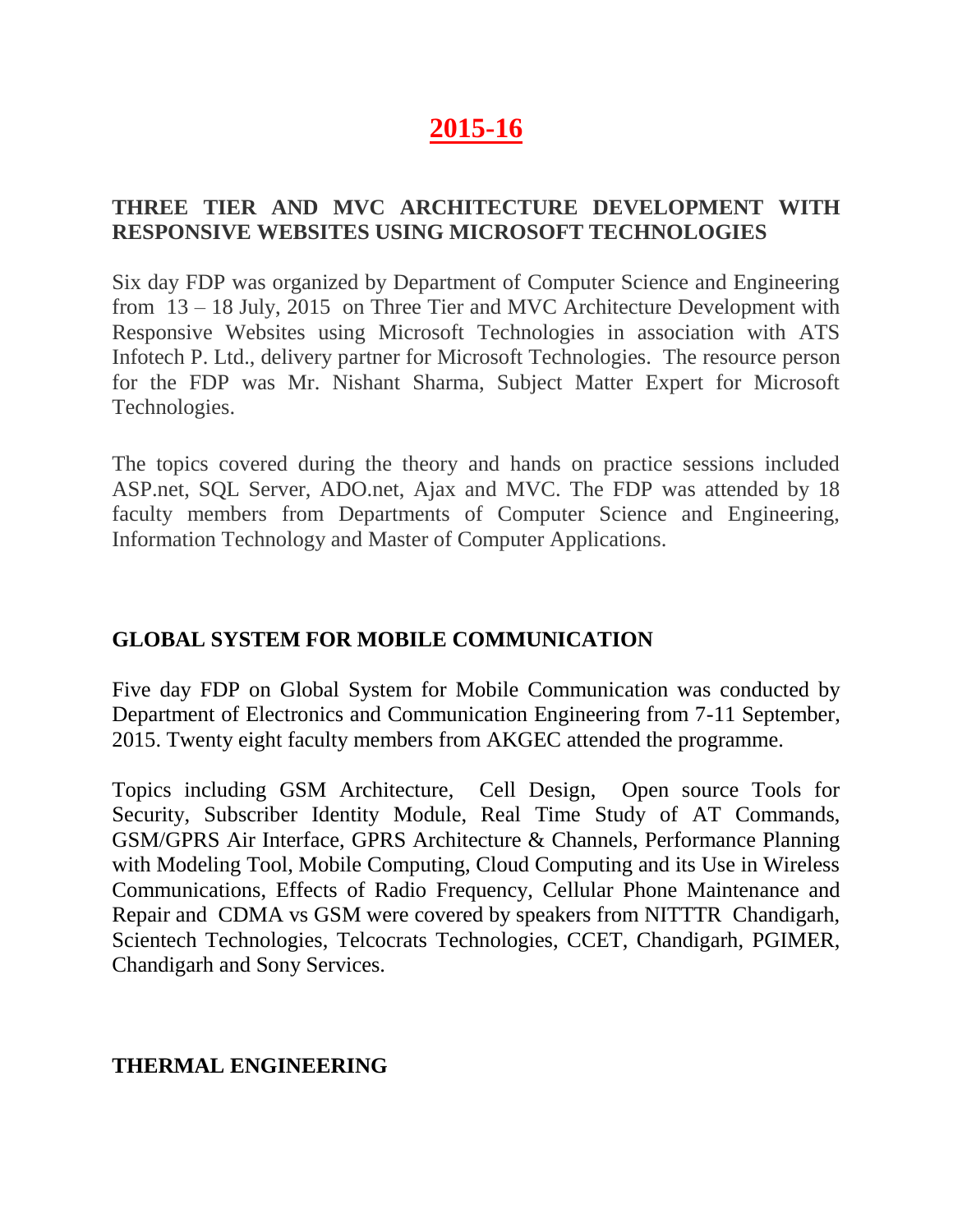Faculty Development Programme on subject Thermal Engineering was organized by Department of Mechanical Engineering on 19 September, 2015 and 3 October, 2015. The FDP was attended by faculty members of the Department. Important topics including Basic Concepts of Thermodynamics, Flu Gas Analysis, Bomb Calorimeter, Thermodynamics Relation, Stochiometric Calculation, Steam Power Cycle, Steam Nozzle, Introduction To Steam Turbine, Laws of Thermodynamics, Thermal Analysis Using Ansys, Steam Boiler Mounting and Accessories Chimney Draught Calculation were covered during the FDP.

## **RENEWABLE ENERGY SYSTEMS**

One day FDP on Renewable Energy Systems was organized by Department of Electrical and Electronics Engineering on 3 October, 2015.

The objective of the FDP was to expose the participants to the recent developments in Renewable Energy Systems, their optimal utilization and integration to Power System.

| <b>Guest Speakers</b>               | <b>Topics</b>                   |
|-------------------------------------|---------------------------------|
|                                     |                                 |
| Dr. Y.B.K. Reddy                    | Solar Thermal & Photovoltaic    |
| Sr. Manager, SECI                   | <b>Systems</b>                  |
| (Ex MD Sujana Electrical Hyderabad) |                                 |
| Prof. M.P. Dave                     | Innovation & Research in        |
| <b>Shiv Nadar University</b>        | European Renewable Energy       |
| Ex-IIT Roorkee & IIT Delhi          |                                 |
| Prof. M.L. Kothari                  | <b>Integration of Renewable</b> |
| Ex-IIT Delhi                        | <b>Energy Systems</b>           |

A total of 37 participants including faculty from AKGEC & other colleges and MTech scholars attended the FDP.

## **SMART MATERIALS : BEGINNING OF NEW ERA**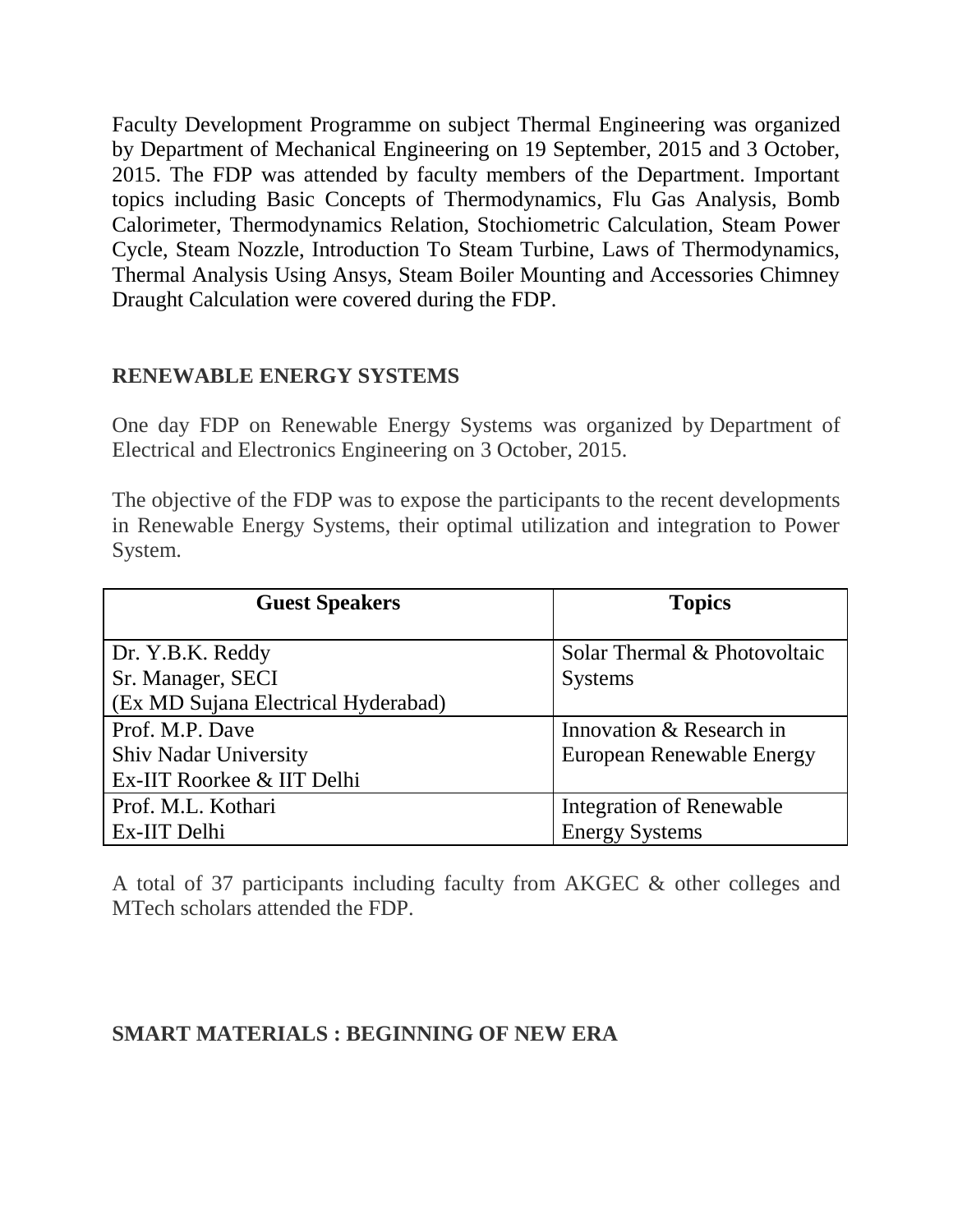A two day Faculty Development Programme (FDP) was organized by Department of Applied Sciences and Humanities during 27-28 November, 2015 on Smart Materials : Beginning of New Era.

Subject experts from eminent institutions covered the various topics. Prof. H.B. Bohidar, School of Physical Sciences, JNU New Delhi, delivered lecture on Soft Matter Science & their Recent Advances. Prof. Sujeet Chaudhary, Department of Physics, IIT Delhi covered the topic Spintronics. Dr.Sonal Singhal, Department of Chemistry, Punjab University, Chandigarh explained the concepts on Beneficial Modification In Ferrite Nano-Catalysts. The topic Superconducting Quantum Interference Devices was covered by Dr. Annirudh Singh, Department of Applied Sciences, AKGEC.

An overwhelming response from 35 participants from various Engineering Colleges and PG Colleges made the FDP a great success.

#### **WIRELESS AND MOBILE COMMUNICATION**

Five day FDP on Wireless and Mobile Communication was organized by Department of Electronics and Communication Engineering from 4-8 January, 2016. The FDP was a joint venture of Dr. A. P. J. Abdul Kalam Technical University, Lucknow and Ajay Kumar Garg Engineering College, Ghaziabad with the objective to update faculty in this exciting area of human innovation.

The FDP conducted in 10 technical sessions was attended by 62 participants from AKGEC and other colleges. Resource persons included technical experts from BSNL, DRDO, BEL, ALTTC & Singtel Operations and proficient academicians from Amity University, Sharda University and AKGEC.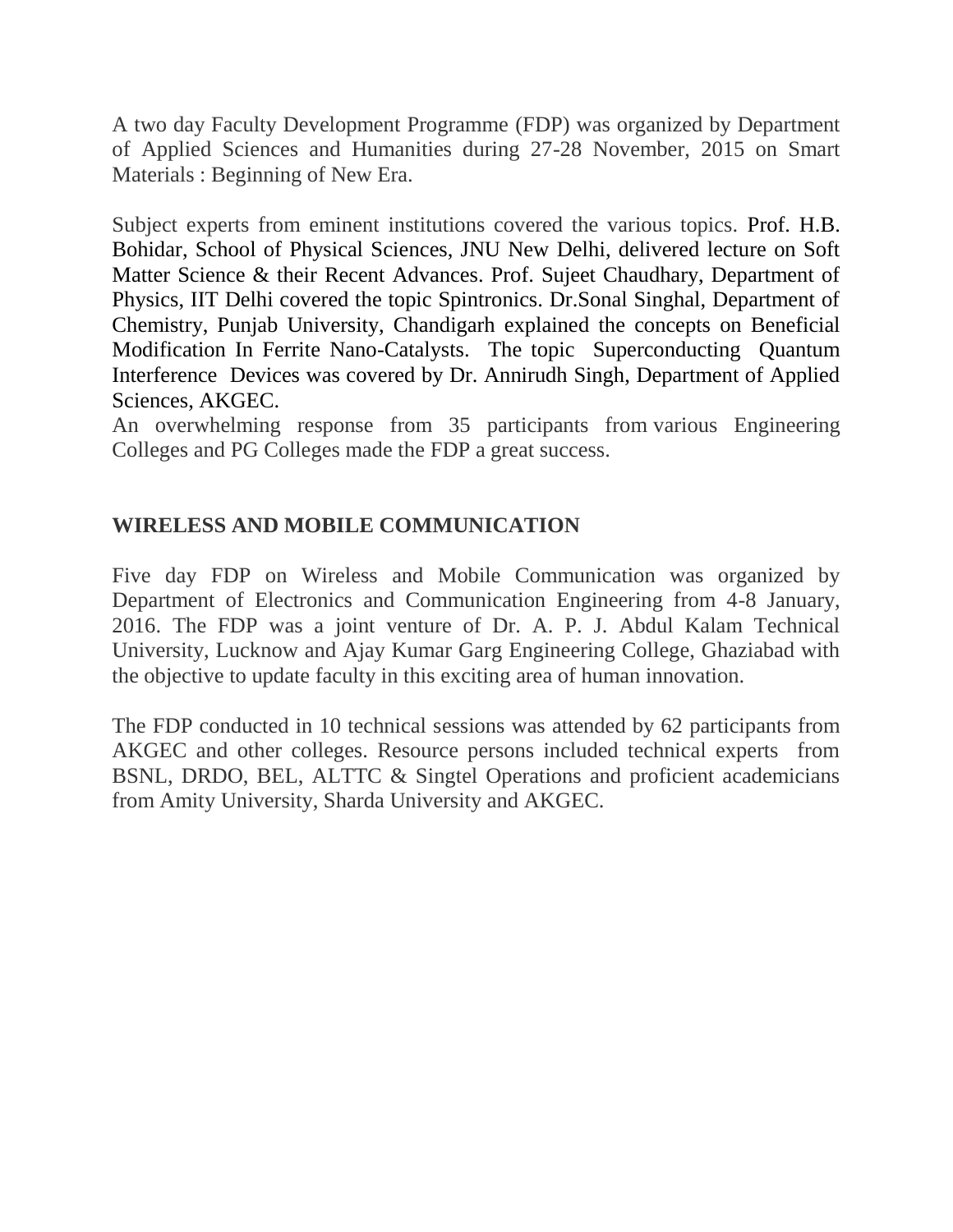

16 features  $\overline{\phantom{a}}$  $OMP_{R_{KL}}^{G_{KL}}$ OFDMA  $\mu$ Α Ruley Advan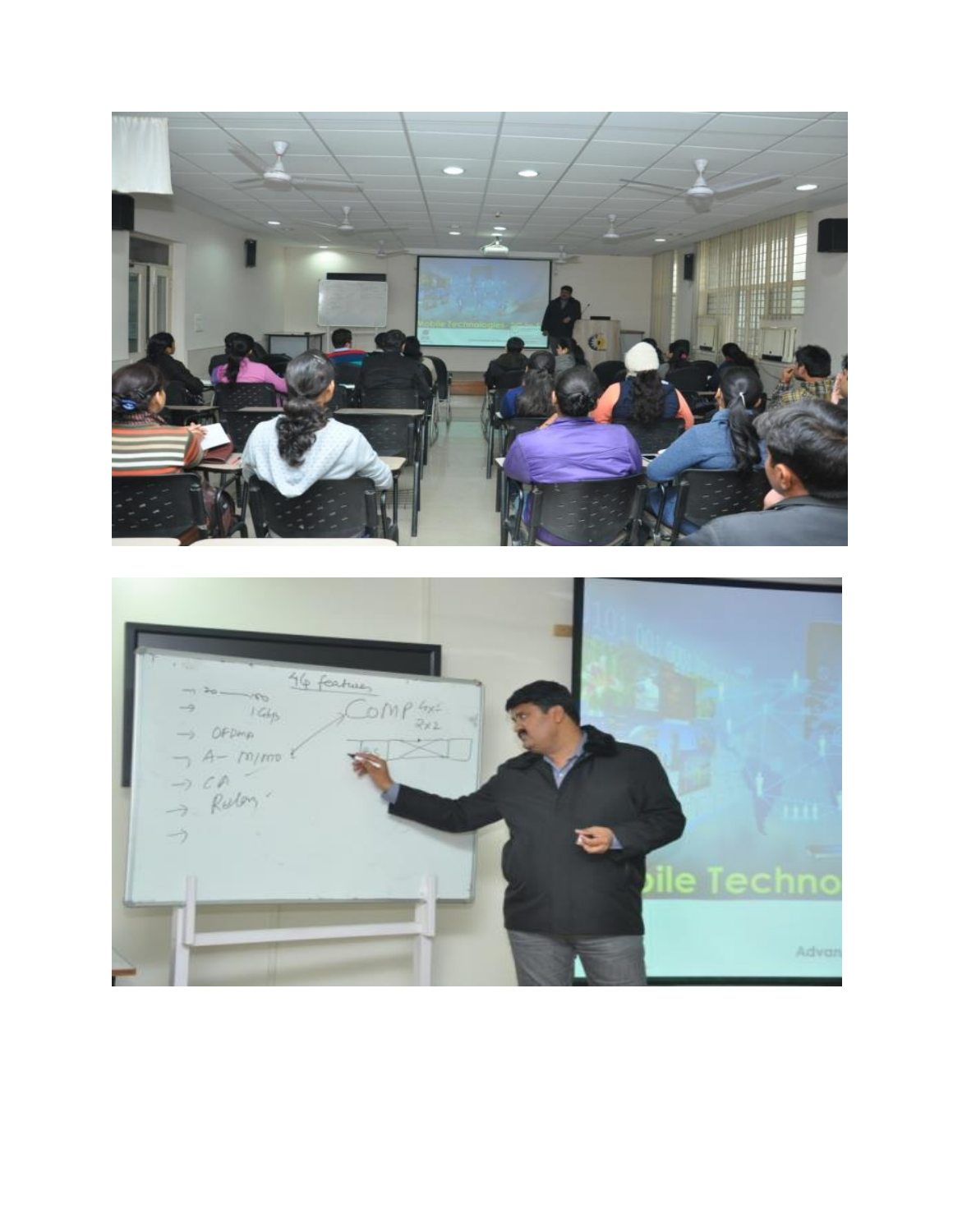## **OPEN SOURCE TECHNOLOGIES**

Department of IT conducted ICT (Internet Communication Technologies) based FDP on Open Source Technologies from 4- 8 January, 2016 in collaboration with NITTTR Chandigarh at AKGEC premises. Thirty three faculty belonging to all the departments of the college attended the programme.

Rich experiences of various speakers from respective domains benefited the participants during the highly interactive sessions.

Certificates of the completion were awarded by NITTTR Chandigarh.

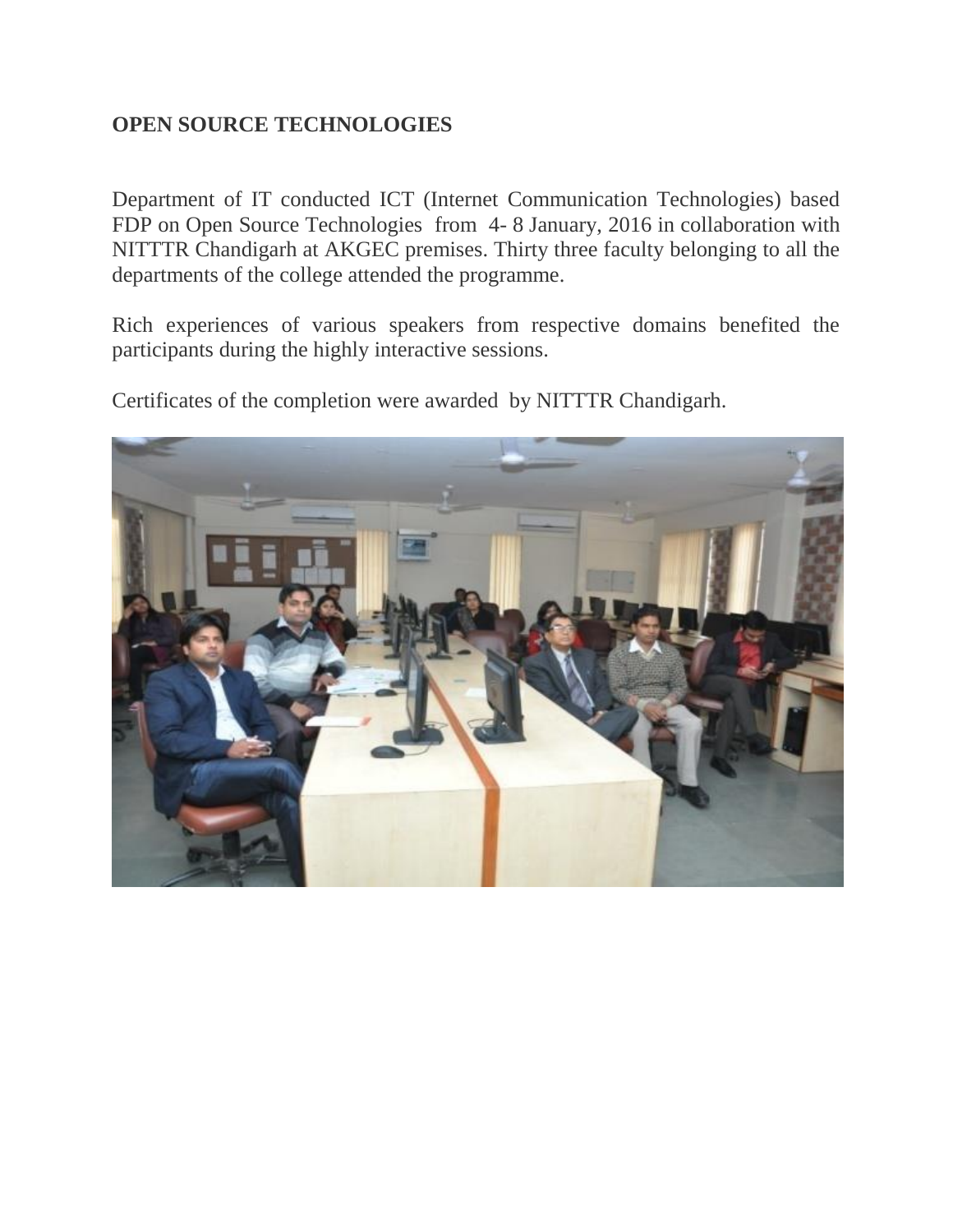

#### **NETWORK SECURITY**

A two day FDP on Network Security was organized by Department of Computer Science and Engineering in association with IEEE AKGEC Student Branch on 5-6 February, 2016. Prof. D.K. Lobiyal and Dr. Karan Singh from School Of Computer Science and Technology, Jawaharlal Nehru University, Delhi delivered the content over four sessions.

Thirty six participants including faculty members from Departments of Computer Science and Engineering, Information Technology and Master of Computer Applications and M.Tech scholars attended the FDP. The feedback of the participants on the content delivery and conduct of hands-on was excellent.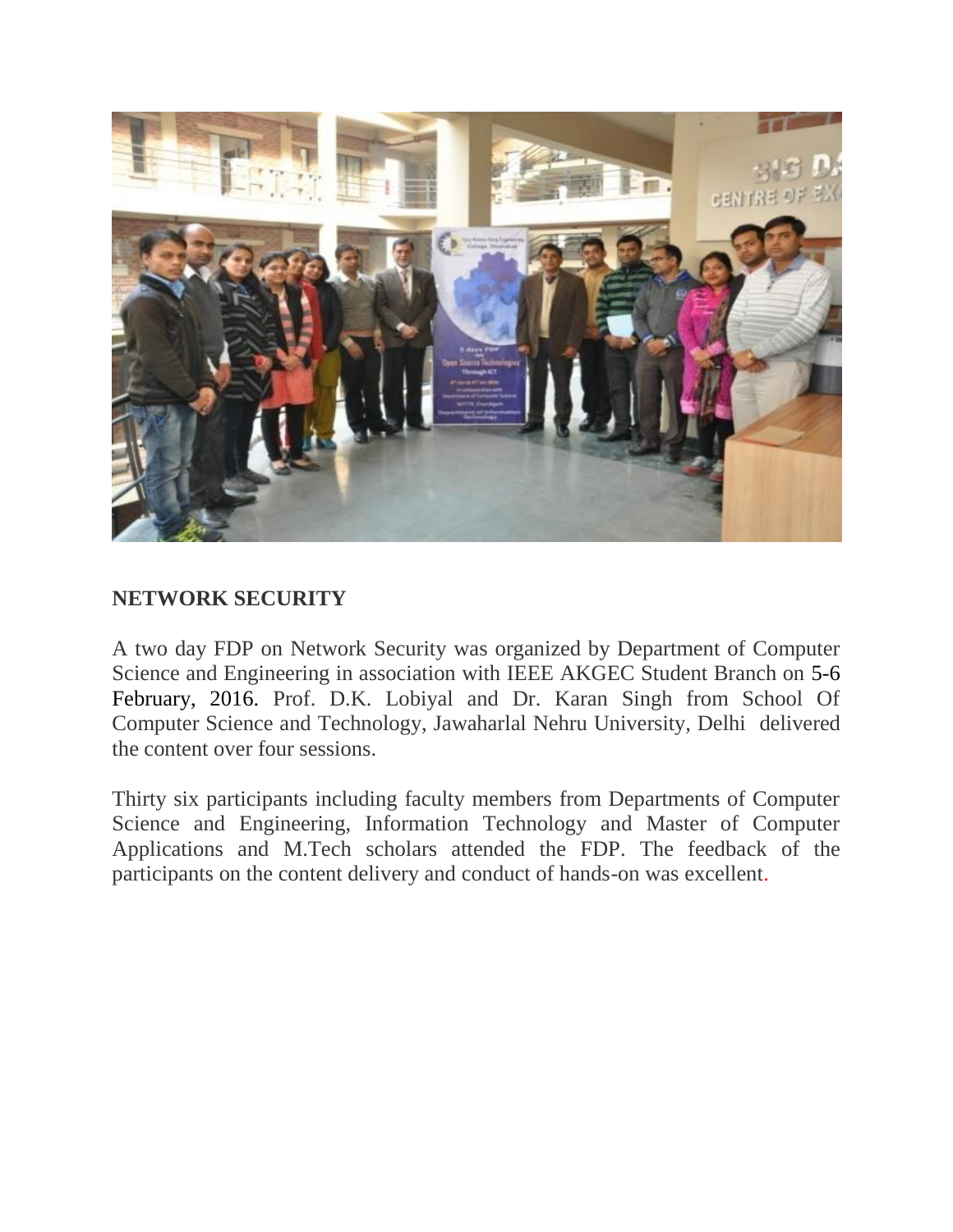



## **ADVANCES IN POWER ELECTRONICS AND DRIVES**

A two day FDP on Advances in Power Electronics and Drives was organized by Department of **Electrical and Electronics Engineering on** 1-2 April, 2016. Speakers from eminent institutions delivered the content during the FDP.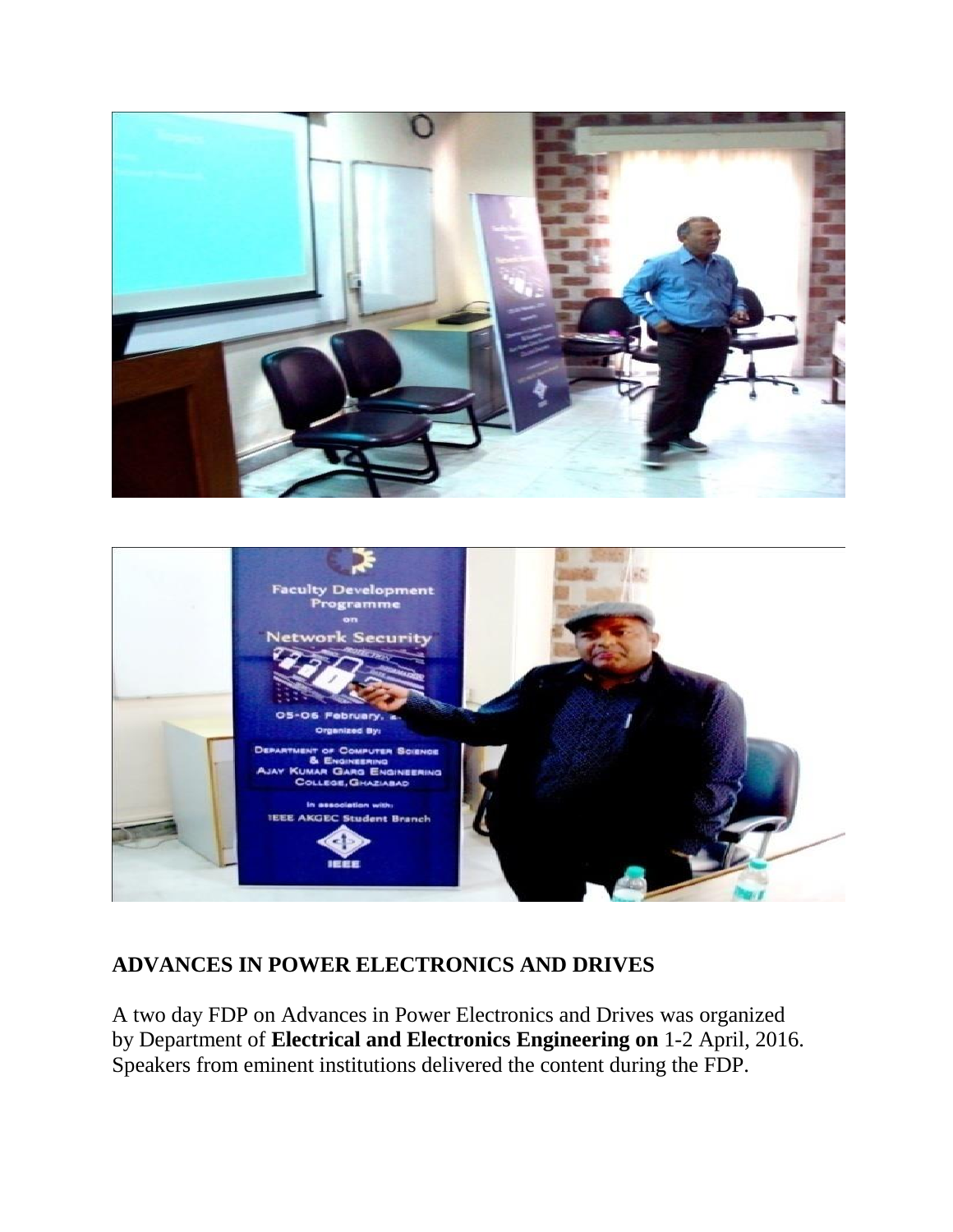| <b>Guest Speakers</b>               | <b>Topics</b>                            |
|-------------------------------------|------------------------------------------|
| Prof. Amit Jain<br><b>IIT</b> Delhi | <b>Advances in Vector Control Drives</b> |
| Prof Bhim Singh<br><b>IIT</b> Delhi | <b>Power Quality</b>                     |
| Prof. Pramod Agarwal                | <b>Advances in Power Electronics</b>     |
| <b>IIT Roorkee</b>                  | Devices                                  |
| Prof. M.P. Dave                     | <b>HVDC</b> Converter & Inverter         |
| <b>Shiv Nadar University</b>        |                                          |
| Dr. Phaneendra Babu Bobba           | <b>Industrial Drives</b>                 |
| <b>Shiv Nadar University</b>        |                                          |
| Prof. Ashish Srivastava             | <b>DC-DC Converter</b>                   |
| JSS, Noida                          |                                          |

Thirty five participants including faculty members and M.Tech scholars attended the FDP.